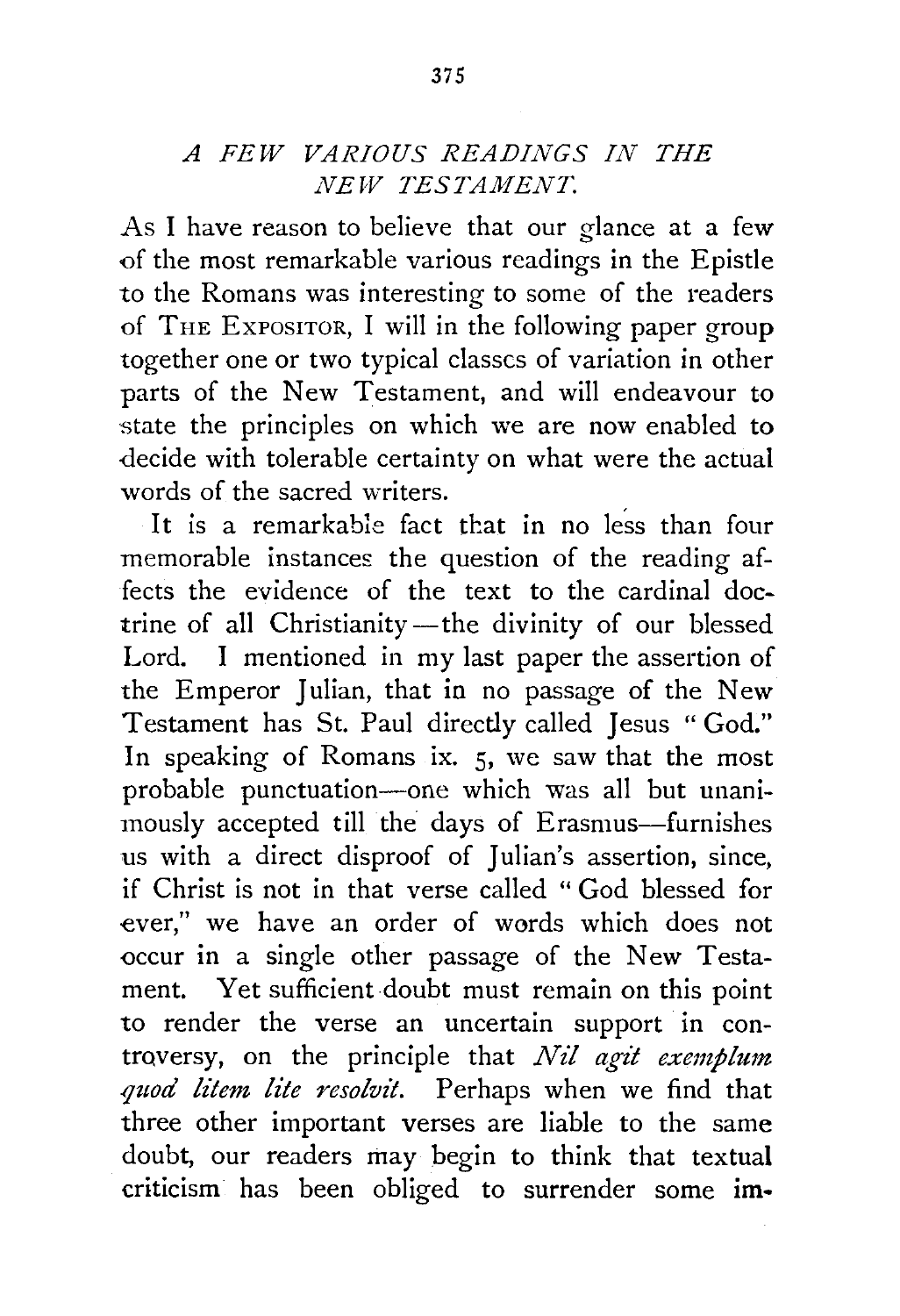portant bulwarks of the Christian faith. Even if it were so, the question of duty would be absolutely plain. The task of the textual critic is to establish the soundest canons of criticism and to search all available authorities, and having done this, to come to his conclusion with inflexible honesty, in spite of all doctrinal bias. The temptation to do otherwise may be very strong; We see that it is a temptation to which transcribers have succumbed in *i* Corinthians vii.  $5 \left( \tau \hat{\eta} \right)$ *vηστεία καὶ*); in I John v. 7 (the Three Witnesses); in Romans xii. 13  $(\mu\nu \epsilon / a \epsilon)$ ; in John v. 34 (the angel at Bethesda); in Acts viii. 37 (the eunuch's pro·  $fession$ ; and in other passages. Even the translators of our English Bible have succumbed to it. They sacrificed accuracy to policy in Acts ii. 47 ("those that *should be* saved") and in Hebrews x. 38 ("if *any man* draw back"), in favour of Calvinism; from a prelatic bias, in Acts xx. 28 ("overseers"); and from an anti-Romanist bias, in I Corinthians xi. *27* ("and" for "or"), and in Galatians i. 18 (to "see" for to "con*sult*" Peter). But it is one of many hopeful signs that in these days no dogmatic consideration is allowed to outweigh the force of evidence when we are estimating external authority for a reading; and it is the common aim of all to decide upon the actual text by questions, not of policy, but of simple truth. Critics honestlr decide, not upon the reading which they would like best, but on the one which seems to be best established. To regret this would not only be base and faithless, but would shew a spirit most fatal to the cause of Christian apology. No defender of the faith is more dangerous than one who fights with weapons alike treacherous and weak. If the doctrine of Christ's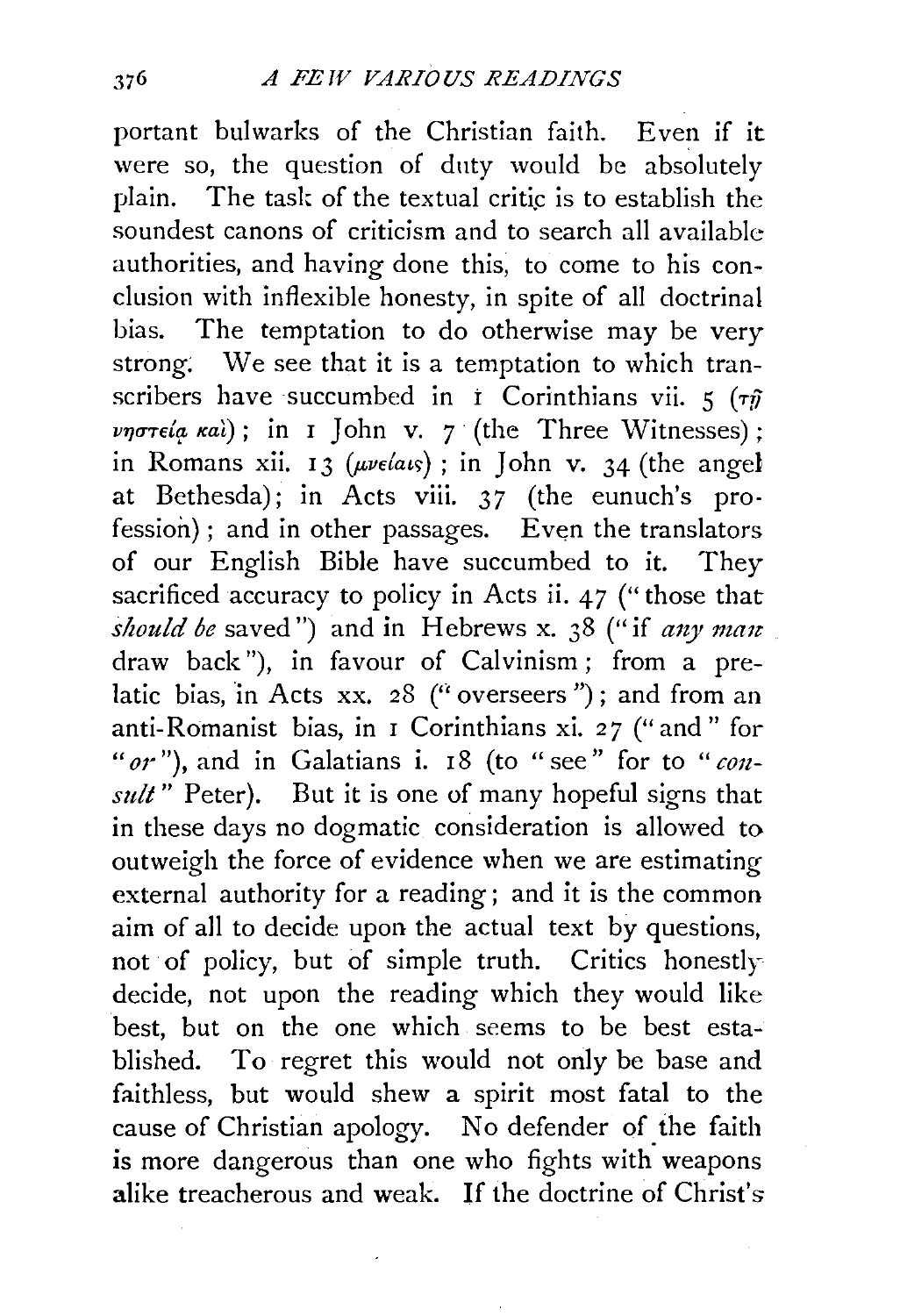divinity had been meant to depend on single texts, we may be sure that the same Providence which has preserved for us the sacred writings, and protected them amid the many perils to which I adverted in the last paper, would have also preserved above all doubt and suspicion that which would *then* have been absolutely essential to our faith. But that great Catholic verity depends in no wise on a few isolated expressions. Nay, rather it results from the teaching of the whole Bible, from the promise to the woman in Genesis to the vision of the Son of man in the Apocalypse. It is written large over the four Gospels ; it is found implicitly and explicitly in every Epistle of St. Paul, from the First to the Thessalonians down to the Second to Timothy, and it is involved in every page of the great Epistles to the Galatians, Romans, Colossians, and Ephesians. And, besides this, we shall see that a faithful handling of textual evidence will leave us nothing to regret. If the balance of evidence is against the controversial testimony of Acts xx. 28 and <sup>I</sup>Timothy iii. 16, on the other hand, it inclines in favour of readings scarcely less important in Colossians ii.  $2$ : James i.  $18$ : and I Peter iii.  $15$ .

1. In Acts xx. 28 the latter half of the Verse in our Authorized Version runs as follows : " *To feed the Church of God, which he hath purchased with his own blood."* But it is uncertain whether the true reading is " of God" (Θεού) or " of the Lord" (Κυρίου). The external evidence is singularly balanced. *"Of God"*  is supported by  $x$ , B, many cursives, the Vulgate and Philoxenian Syriac *(text),* and by Basil, Epiphanius, Ambrose, &c. *"Of the Lord"* is supported by A, C, D, E, many cursives, the Philoxenian *margin*, the VOL. IX.  $25$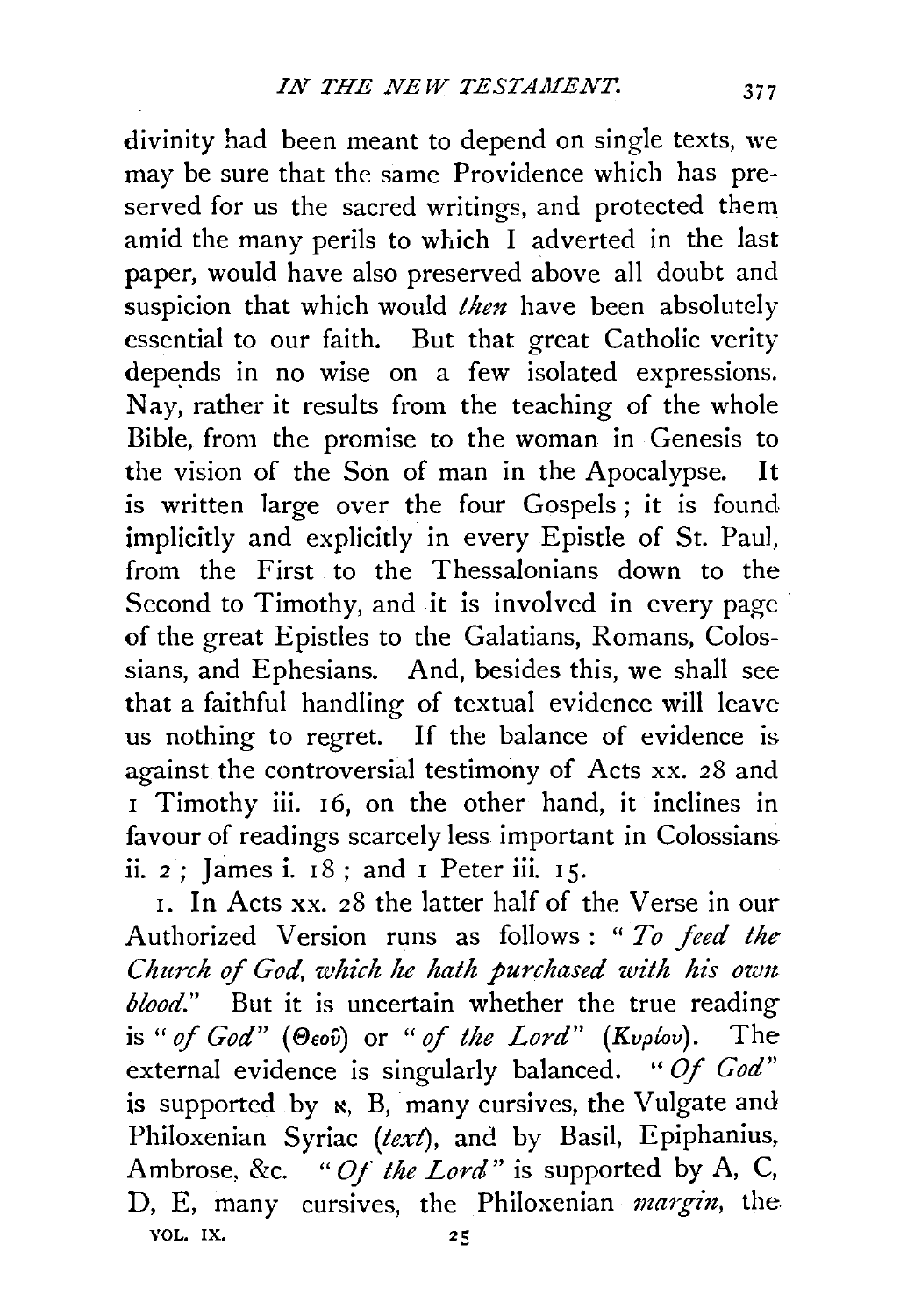Thebaic, Memphitic, and Armenian Versions, and by Irenæus, Didymus, Eusebius, Cyril of Alexandria, Jerome, and Augustine. Rejecting the weakly eclectic readings *"of the Lord God," "of God and of the Lord," "of the Lord and God,"* found in G, H, and various cursives; and, admitting that the external evidence for *C9Eou* and *Kvplov* is about equal, we have to decide on other grounds which of the two expressions, *"the church of God,"* or " *the church of the Lord,"* St. Paul was most likely to have used in connection with the clause, *"which he jmrchased* by *means*  of his own blood."

But even when we turn to *paradiplomatic* evidence, there is much to be said on both sides.

If it be urged that in other passages St. Paul uses the phrase *"the church of God"* no fewer than ten times, but never once *"the church of the Lord"* or *"the church of Christ,"* it may be answered that the latter expressions are so entirely natural and unobjectionable, that the *prevalence* of the other usage furnishes no decisive proof that St. Paul might not have diverged into this phrase. Now if, in speaking to the Ephesian elders, he actually did alter his common formula, there would be a strong tendency on the part of the transcribers to revert to the normal expression, either by accident or by design. That the merely *unusual* character of an expression is no ground for rejecting it, when it is otherwise unobjectionable, is decisively proved by the single instance of " *spirit of 7 esus,"*  which is the undoubted reading of Acts xvi.  $7$  ( $\kappa$ , A, B, C, D, E), though it is found in that place alone.

If then St. Paul said "the church of the Lord"a phrase in this instance peculiarly applicable, because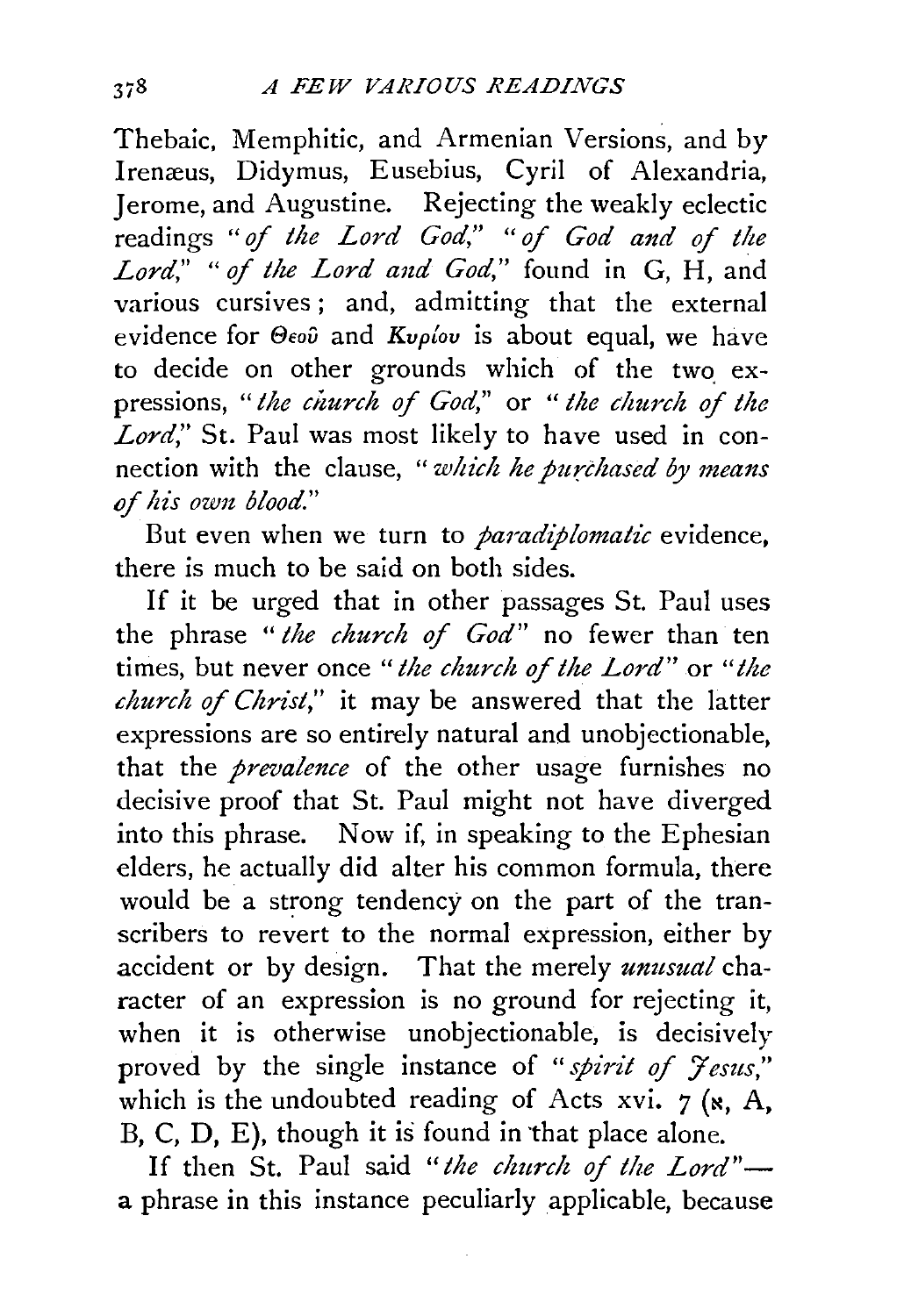he is speaking of the *administration* of the Church of which Christ is the living Head-there exists a strong reason why. this reading should have been altered in the MSS., often by the very slight transformation of  $\overline{XY}$  into  $\overline{XY}$ .

If however the argument is in favour of the reading *Kvpiov*, it will perhaps be asserted that there was at least an equal temptation to tamper with the reading  $\Theta$ *cov*. That reading - involving, as it does, so startling a mental juxtaposition as *"the blood* of *God"-may,* it has been argued, have been of a kind which a scribe would be tempted to soften down. The probability and improbability of this temptation depends on the stream of tendency in the early Church. Now Athanasius says: "The Scriptures have *nowhere* handed down to us the phrase " *blood* of *God"* apart from the flesh ; or that God suffered apart from the flesh and rose again. Such audacious expressions ( $\tau$ <sub>O</sub>) *a belong to the Arians."* 1 I cannot see that the words "apart from the flesh" weaken- at any rate to the extent which is generally maintained  $-$  the distinct assertion of Athanasius that the Scriptures do not sanction the phrase "*blood of God.*" It is true that he is arguing against the Apollinarians, who, as Hooker says, maimed and misinterpreted and pared away that which concerned the hurnanity of Christ ; but the phrase " blood ·of God," if *8eov* be indeed the genuine reading in this Verse, stands quite bare and naked, without any qualification. It seems to me that it is not only liable to the censure of Athanasius as a  $\tau \delta \lambda \mu \eta \mu a$  such as Arians might have abused in controversy, but also furnishes

<sup>&</sup>lt;sup>1</sup> Athan. *c.* Apollin. ii. 14.  $\partial^2 \chi \alpha$  (not  $\partial \alpha \dot{\alpha}$ )  $\sigma \alpha \rho \kappa \dot{\sigma} \dot{\alpha}$  is almost certainly the correct ~eading in both clauses.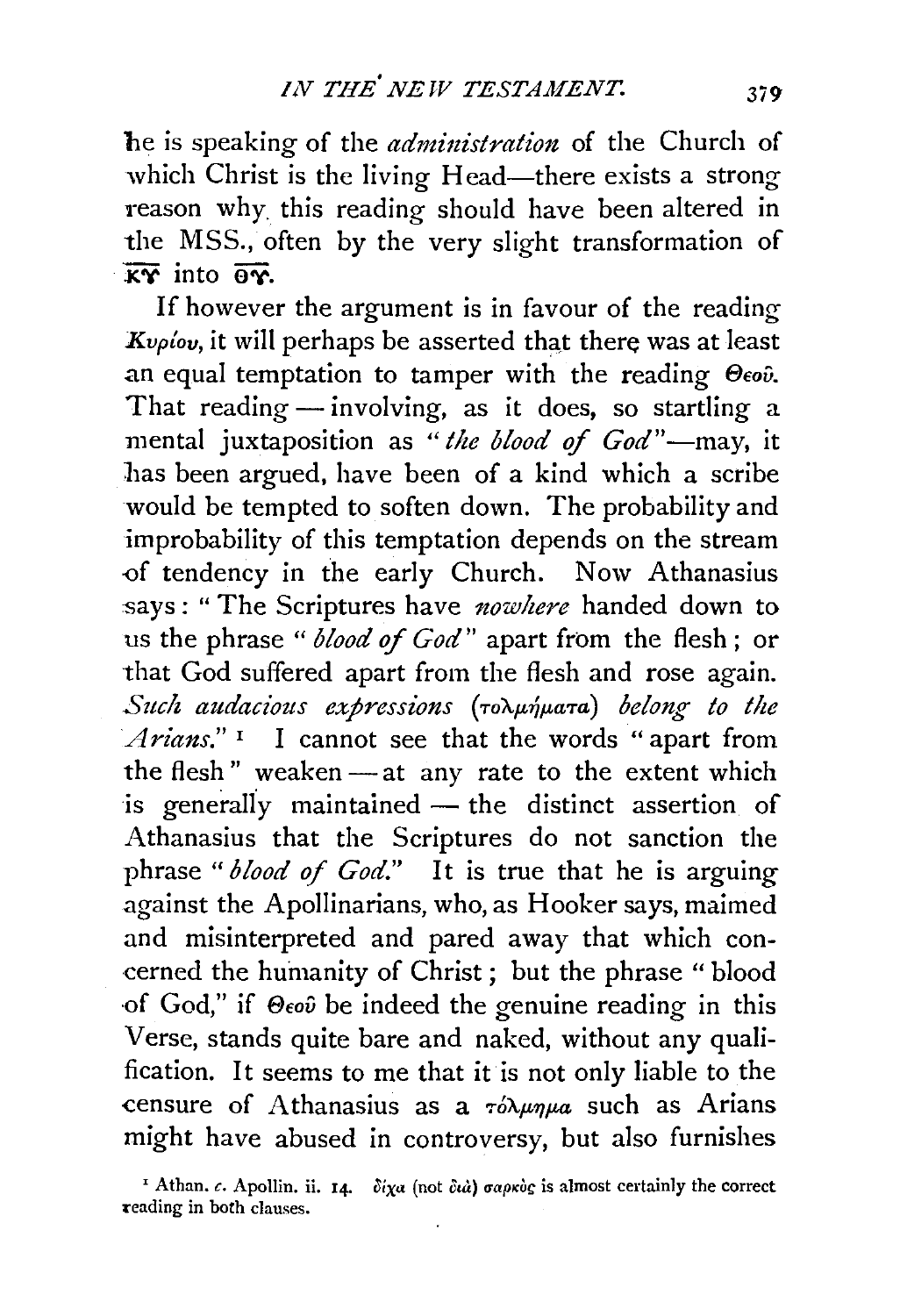a proof that Athanasius did not recognize it as genuine in the text of his day. The authority of Athanasius is. therefore in favour of the reading  $K_{\nu\rho}$ *iov*. But then it may be answered that the text may have been corrupted from *Bmv* into *Kvplov before* his day, and in consequence of the very feeling which he here expresses. This would be a powerful argument if the feeling expressed by the great Alexandrian archbishop was at all universal in the Church. This was not, I think, thecase. The fine instinct of the great philosophic theo· logiah was not shared by others. For instance, in the Letter of Ignatius to the Ephesians (c. i.) there seems to be little doubt that the true reading is " *by the blood of God,"* a phrase also used by Tertullian, though it was. censured by Origen. If, then, as early as Ignatius (A.D. 107) such phrases as *"blood* of *God"* and *"passi01t of God" (ad Rom.* 6) had already come into vogue, it seems to me *most* improbable that if St. Paul had said *"the church of God, which he purchased wit!t his own blood,"* the phrase would have been corrected in the earlier copies into " the church of the Lord."' The heresies of Eutychians and Patripassians, which might have led a scribe to alter the phrase, were far later, whereas the feelings which led to such terms as Adelphotheos, "brother of God," as applied to James, and *Deipara,* or "mother of God," as a title of the Virgin, were very early at work. But this early tendency would not at all prove that such expressions were *ttnobjectionable,* when they do not receive the direct sanction of the apostles. The Nicene Fathers saw and admitted that language not· only undesirable, but even generally (though not intentionally) heretical, had been sometimes used by some of their perfectly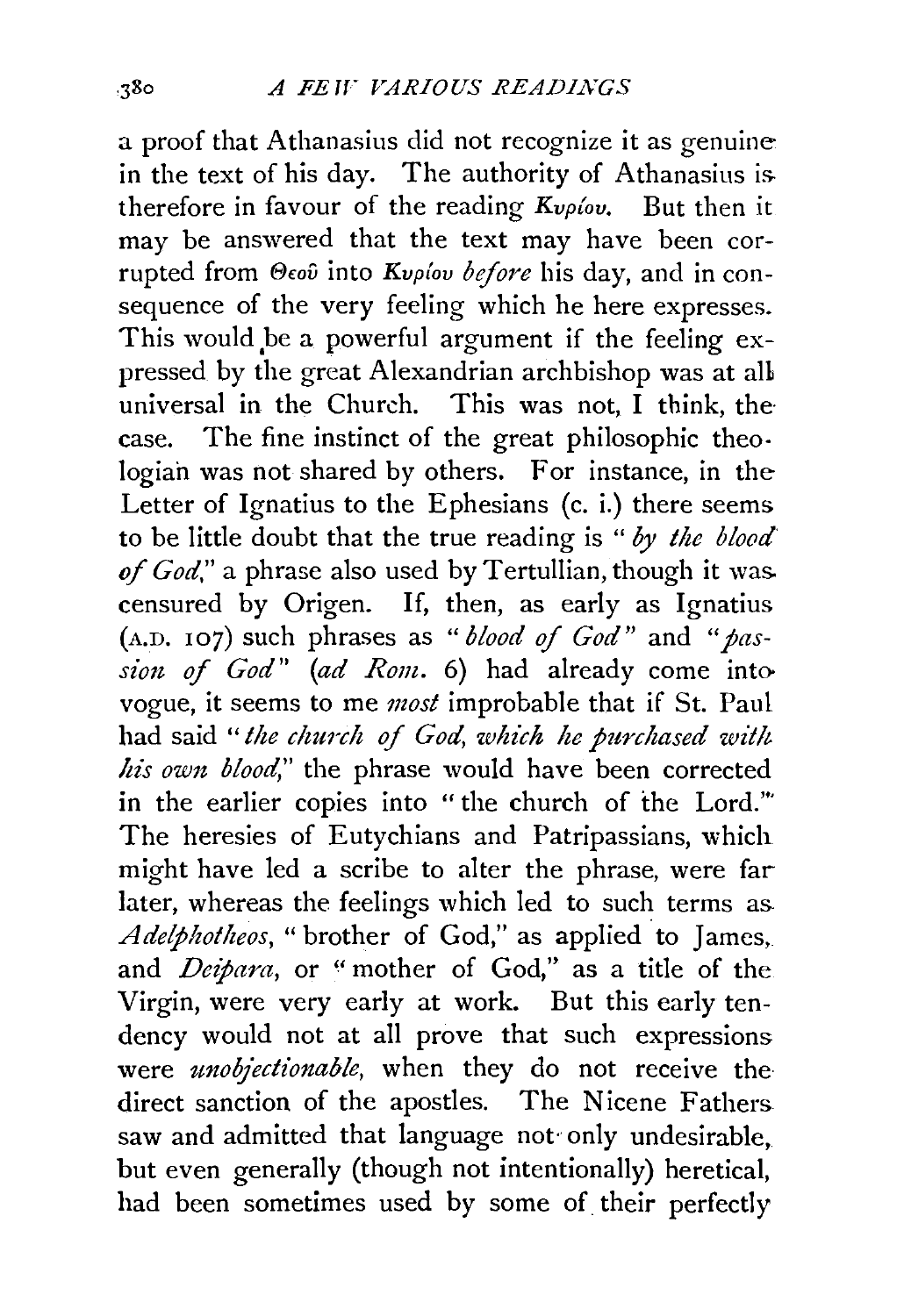orthodox predecessors before the growth of heresy had 1ed to the accurate formulation of theologic thought. No one I think can question the fact that the phrase "' *blood of God,"* if genuine, is one wholly isolated and unique in the New Testament. It was at least a profound and reverent instinct, if we ought not to regard it as a "grace of superintendency," which withheld the sacred writers from the predication of purely human attributes when they were speaking of the Divine and Co-eternal Son. We see from all their teaching that they would have accepted the great Catholic formula,  $d\lambda\eta\theta$ ως, τελέως, *άδιαιρέτως, ασυγχύτως — truly, perfectly*, *indivisibly, distinctly-to* express their faith in Christ as *truly* God, *perfectly* man, *indivisibly* God-man, *dis-* $\frac{tinctly}{God}$  and man; but they carefully avoid the use -of language which would be needlessly staggering to the faithful, and which on the lips of unbelievers might easily become intolerably profane. The question of the reading in this Verse will probably be solved differently by different writers till the end of time ; but to me it seems most probable that "*the church of the Lord*" is the right reading, because  $(1)$ , though it does not happen to occur elsewhere, it is a most natural expression;  $(2)$ because it avoids a juxtaposition so alien from apostolic thought that no parallel to it can be adduced from the New Testament; (3) because, if St. Paul used it, there was a distinct bias, which would have led to alteration, first perhaps in the margin, then in the text;  $(4)$  be--cause this alteration, though leading to a phrase which was deemed objectionable by great theologic thinkers, was yet in accordance with early terminology in the Church ; and (5) because, if St. Paul *had* written " the -church of God," the early transcribers would have felt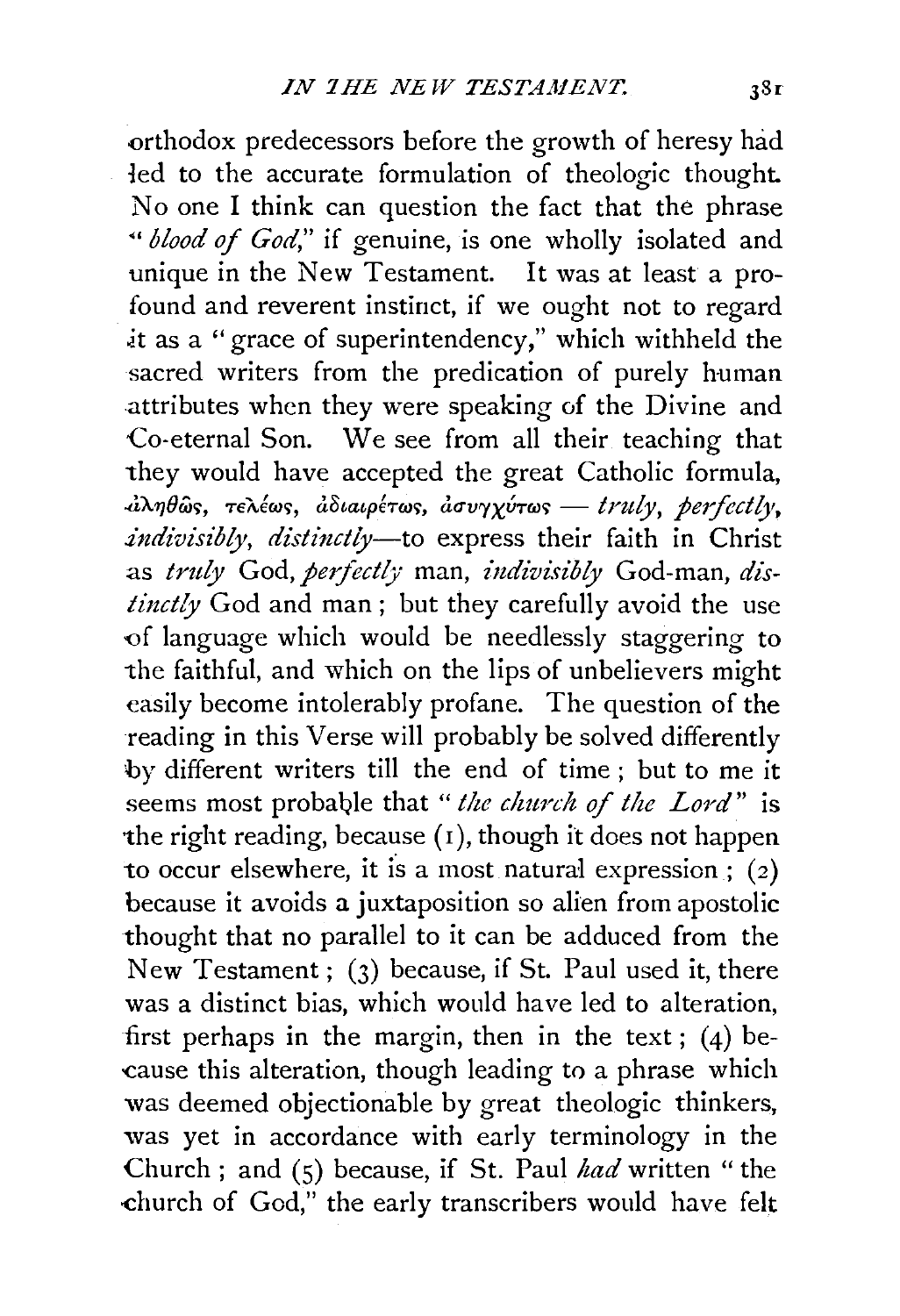strong reason to retain it in the interests of orthodoxy. and no temptation to alter it into the less usual collocation, " church of the Lord."

2. 1 Timothy iii. 16: "And without controversy great is the mystery of godliness : *God was manifested in the flesh*, justified in the Spirit, seen of angels, preached unto the Gentiles, believed on in the world,. received up into glory."

This Verse, interesting also for its rhythmical character, which stamps it as being probably one of thefew fragments of hymnology which are preserved for us in the New Testament, would again furnish a strong direct assertion of the divinity of Christ if the reading· were certain; but instead of "God" ( $\overline{oc}$ ), the true reading is almost certainly "who" (oc).

The facts are these. "  $God$ " ( $\overline{oc}$ ) is the reading of K, L, and about two hundred cursives. B is here defective.

"Who" (oc) is the reading of  $\kappa$ , A, C, F, G, and three cursives ; and  $\delta$  (" which") is the reading of D and the Latin Versions.

A curious battle has risen about the readings of twoof the uncials. As to  $\kappa$ , Tischendorf unhesitatingly declares that the reading is  $\delta s$ , and that it has only been. so cautiously altered into  $\Theta$ eòs by the latest corrector--in the twelfth century-as to leave no real doubt as tothe original reading. On the other hand,  $A$  - our Alexandrine manuscript in the British Museum-has been examined with microscopes, and with very differing results. It is now getting very thin and worn ; but Young, Huish, Mill, and others in the last century declared the reading to be  $\overline{oc}$  ("God"). Porson, on the other hand, declared that it was oc ("who").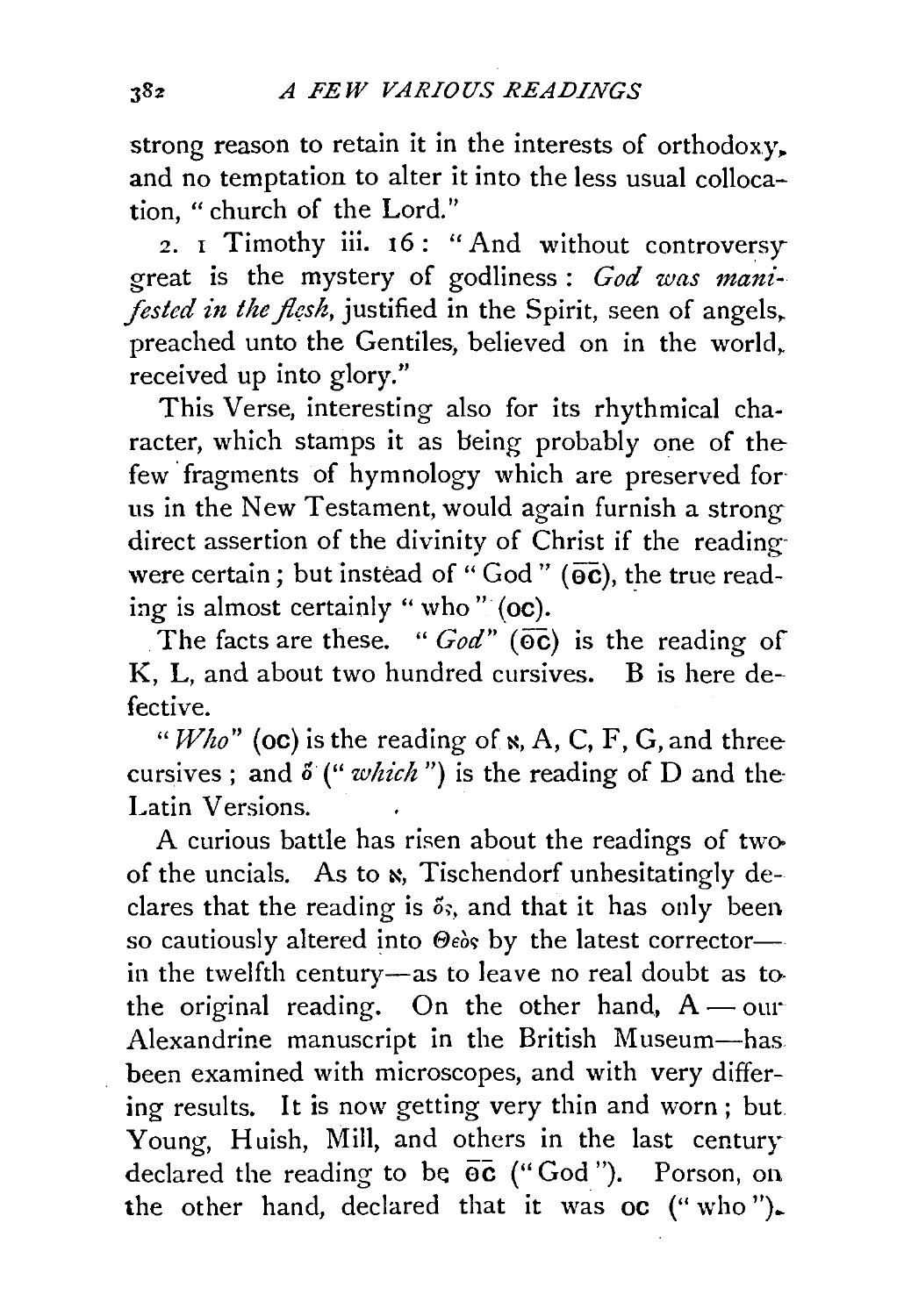Quite recently the manuscript has been most minutely scrutinized by Bishop Ellicott, who asserts that the original reading was "*indisputably*" **oc**, and that the suspected original diameter in the  $\Theta$  was really due to the tongue or *sagitta* of an E on the other side of the page. On the other hand, Mr. Scrivener, after examining it at least twenty times in as many years, and once during a singularly bright hour, both with and without a lens, has "always felt convinced" that the first reading was  $\overline{oc}$ . Then again in C-the palimpsest *Codex Ephraemi*—the reading is declared by Tischendorf to be oc, though there is a cross line within the 0, which he believes to be due to the correctors.

But whatever doubt any one may feel about the readings of A and C, there can be no doubt that *"who"*  is the right reading:  $(i)$  because a relative "who" or "which" is found in  $all$  the earlier Versions; (2) because the testimony of patristic quotations (as well as the less important argument from silence) is overwhelmingly in favour of the relative;  $(3)$  because the masculine oc following the neuter word " mystery" is grammatically the harder reading, and therefore more likely to have been corrected; and (4) because the correction of  $oc$  into  $oc$  could be made by two slight touches, whereas if  $\overline{oc}$  had been the original reading, there is nothing to account for the wilful and difficult falsification of it into a less grammatical phrase. Few $\cdot$ critics of any note now hesitate to express their conviction that the Verse should run, "Great is the mystery of godliness, who was manifested in the flesh," &c.

3· If in these two passages we lose a definite assertion of Christ's Godhead, it is probable that textual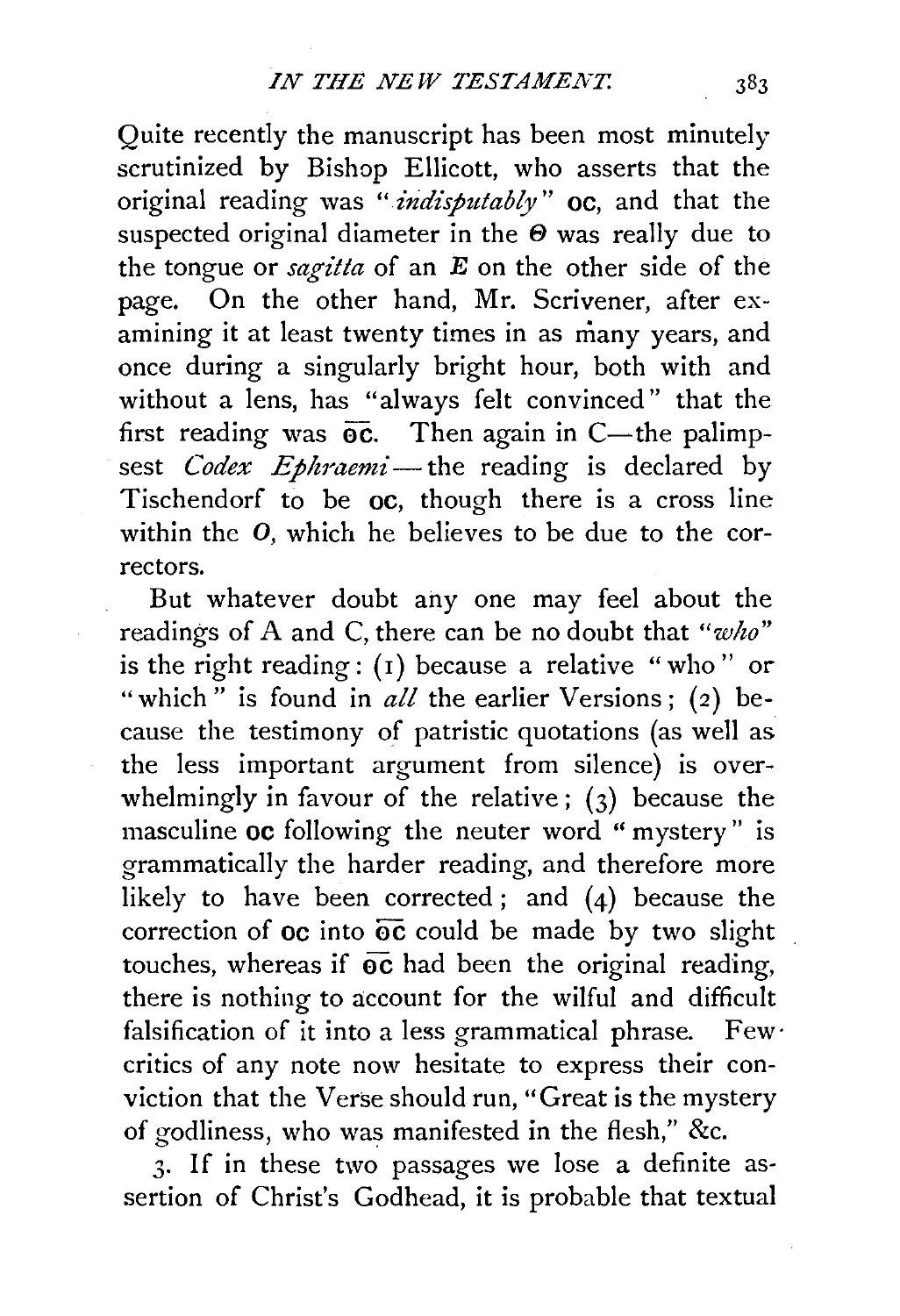criticism will ultimately (at least to some extent) restore us the loss in other passages.

*a.* In Colossians ii. *2* there is a strange diversity of readings. Our Received Version follows K, L, and the majority of the cursives, in reading "to the acknowledgment of the mystery *of God, and of the Father, and of Christ"* ( *TOU* e€oU *Kat IlaTpo<; Kat TOV Xpunov).* There are no less than ten variations of this in other Manuscripts, Versions, and quotations. The very fact of the variety shews that they must all have started from some remarkable expression, which the transcribers desired to amplify or explain. Now, it is a rule of criticism that a reading is always to be preferred when it could not have sprung naturally from the other readings, but when all the other readings can be accounted for as deviations from it. Adopting this canon, it is easy to see that the mother-reading is "the knowledge of the mystery *του* Θεού Χριστού, κ.τ.λ." This is the actual reading of B, and the Verse is quoted in this form by Hilary of Poitiers. The *translation* is perhaps less certain. Some render it, " of the God Christ;" others, *"of the God of Christ;"* others again, as Dr. Lightfoot, and with more probability, connect the *XptuTov* with the succeeding words, " *the knowledge of the mystery of God, (even) Christ, in whom are all the treasures of knowledge hidden."* The readings have been doubtless caused by the obscure brevity of the . original. If rendered *"the God Christ,"* it stood completely alone in Pauline phraseology. If rendered *"the God of Christ,"* it was equally without exact parallel, and also might seem to furnish a handle to heretics. Hence arose the gloss of D, "of God, which is Christ;" of K, L, and most cursives, followed by our text; and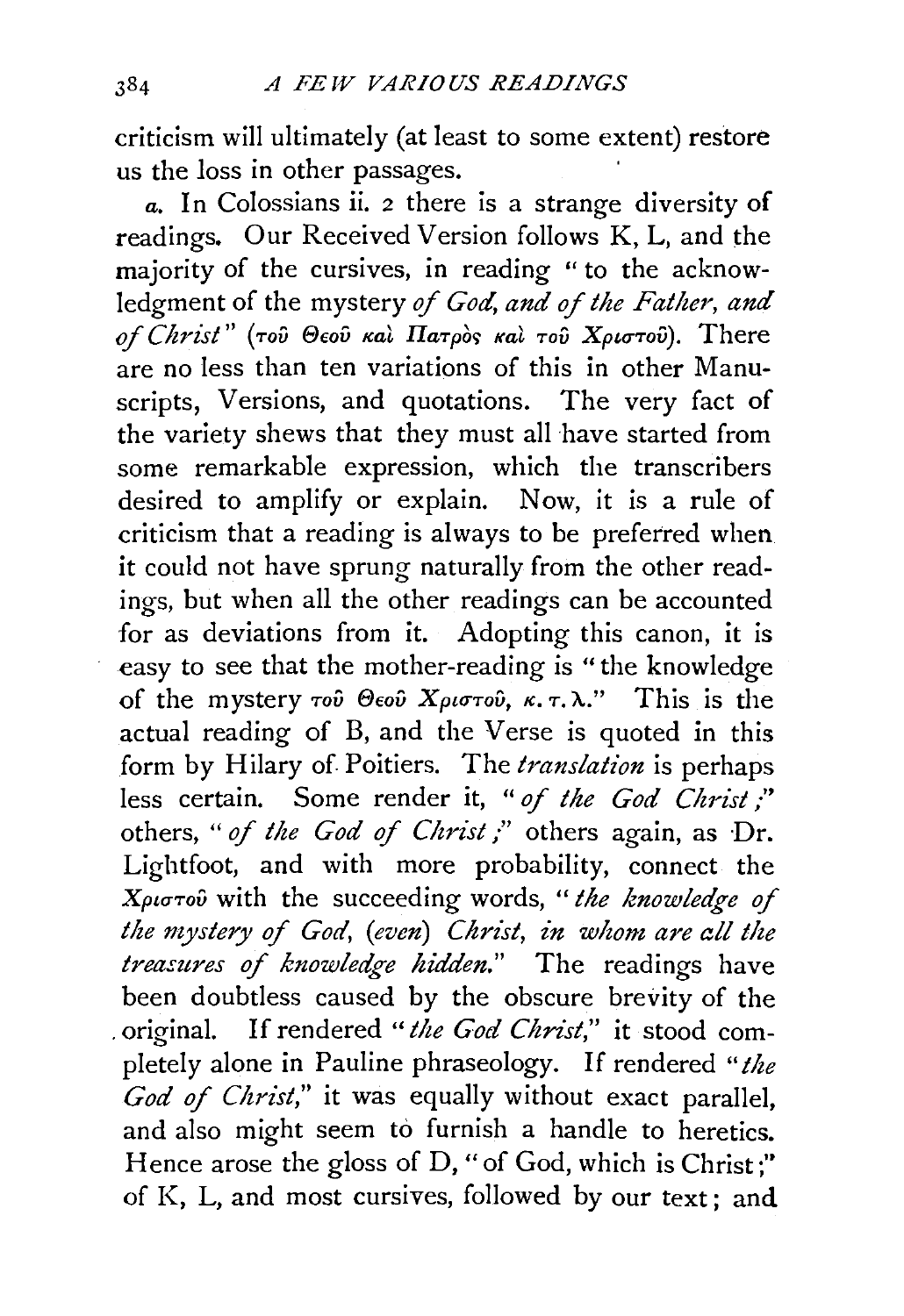the quotation of the text as though it were "of God in *Christ"* by Clement of Alexandria.

*(3.* In John i. 18, if *"only begotten God"* is not a certain reading, it is at any rate a very ancient variation on "only begotten Son." The change, indeed, from  $\overline{yc}$  to  $\overline{oc}$  would be small, but we find "only begotten God" in  $\kappa$ , B, C, L, in the Peshito-Syriac and other Versions, and in the quotations of many Fathers. It is true that strong objections may be urged against this reading, but those who wish to see how ably and. powerfully it may be defended should read the monograph which has been devoted to it by the Rev. Professor Hort.

*'Y·* The readings which we have examined are of great theological importance. The next at which we shall glance will shew us how a wrong reading is able to obscure our entire conception of New Testament history.

The main object of the Acts of the Apostles is to narrate the extension of the Church to the Gentiles. It has been called "an ancient Eirenicon ;" but if it was written with this conciliatory design, it was to prove that the work of Paul among the Gentiles was sanctioned by the Twelve, and that there was no such fatal schism between the Apostles of the Circumcision and the Uncircumcision as subsequently arose among some who called themselves their followers. The work of Stephen, the work of Philip, the work of Peter, are all divine moments in the dispensation which was to receive the mightiest human impulse for its fulfilment in the work of Paul. Viewed in this light, the culminating point of the Acts historically is Acts xi. 20. Stephen had suffered martyrdom because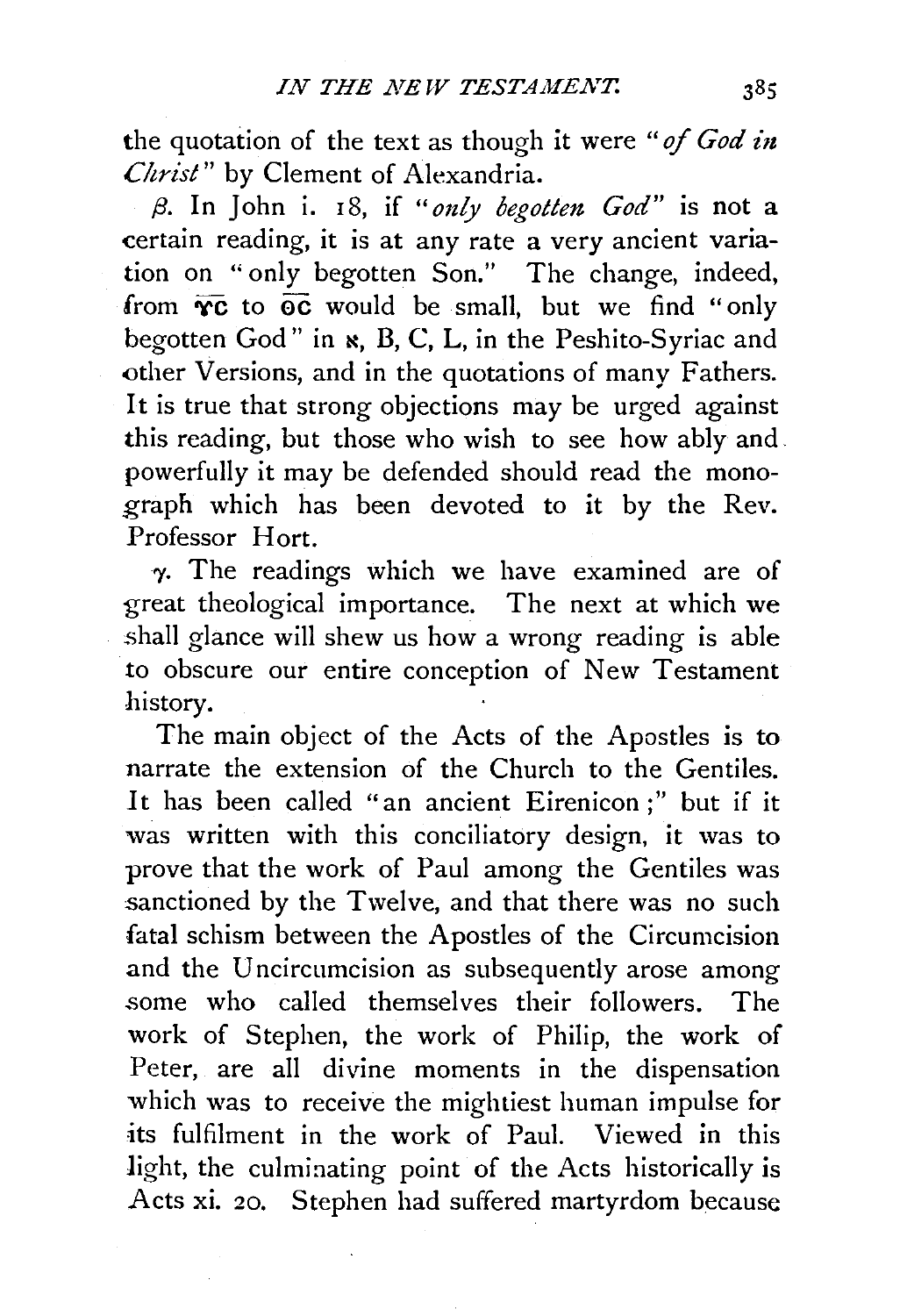he had argued against the eternal validity of the Mosaic legislation. Saul, doing to the Gentiles an inestimable service as a propagator of the gospel, even at the moment when he appeared to be its deadliest enemy, had scattered the members of the Christian community in every direction. In consequence of this. Philip had won the hated Samaritans into the fold· of Christ, and had boldly baptized into the Christian brotherhood the mutilated alien who was excluded by his very condition from the Mosaic communion. In. consequence of this same persecution Peter had made a missionary tour in the plain of Sharon, and had been led by Divine guidance to admit Cornelius into full Christian fellowship without the rite of circumcision.\_ But up to this time the gospel had not been directly and deliberately proclaimed to *Gentiles*. That was done for the first time by certain Cyprians and Cyrenians at Antioch. From this event sprang all the others with which the remainder of the book is almost exclusively occupied.

The Jews of Jerusalem, hearing that *Gentiles* were being converted in large numbers, sent Barnabas to report upon and to direct the movement. Finding the work grow too vast for him, Barnabas sought the aid of Paul. In consequence of this the success of the gospel at Antioch became so marked, that the city at once took the place as the second capital and startingpoint of the Christian faith. Here first the Gentiles perceived that "Christians" were something more than an eccentric sect of Jews, and therefore invented for them the name by which through all ages 'they have been known. Here Paul, withstanding Peter to the face, first felt that Gentile Christians *could* not be,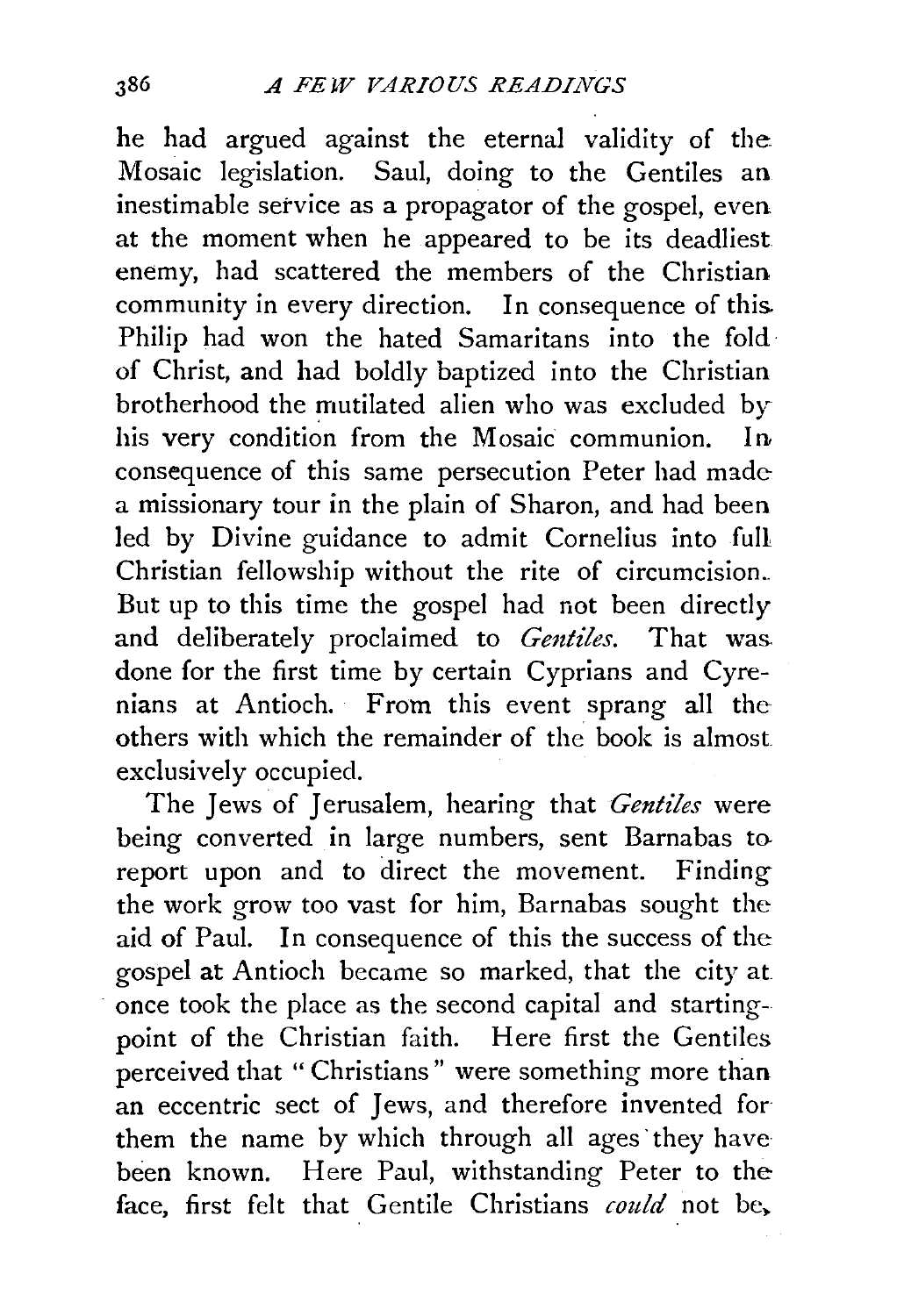and proved that they *ought* not to be, bound by " the by-laws of a Ghetto." And here it first became somanifest that the true ideal seed of Abraham would be found far more among faithful Gentiles than among unbelieving Jews, that it was from this city that Paul and Barnabas started on their vast mission to evangelize the world.

The whole story of the Acts, therefore, hinges upon the fact that at Antioch certain scattered brethren first ventured to take the bold initiative on which, humanly speaking, the entire future of the Church was to depend. "And some of them" *[i.e.,* of those who had been scattered by Saul's persecution], "arriving at Antioch, began ALSO to speak also TO THE GREEKS, preaching the Lord Jesus."

To the GREEKS ("E $\lambda \lambda \eta \nu a s$ ), *i.e.*, to the GENTILES: and at this crucial point our Version follows the strange error of the manuscripts which omit *"also,"* and which read "to the GRECIANS" (Έλληνιστάς), i.e., Hellenized Jews. It is true that " GREEKS "is only found in A and D, for here the transcriber of  $\boldsymbol{*}$  must have been halt asleep, and has the odd and careless error *"Evangelists."* But even if the reading were more deficient in external evidence, we might adopt it with absolute certainty from *internal* evidence. The word " Hellenists" or "Grecians" means merely "Greek-speaking *Jews.*" There was nothing new in preaching to them. They, from the earliest days, had been included among the members of the Christian Church, and some at least of the seven "deacons" had been "Grecians." It would have been most superfluous for St. Luke to tell us (Acts xi. 19) that those who were scattered came as far as Cyprus and Phoenice and Antioch, speaking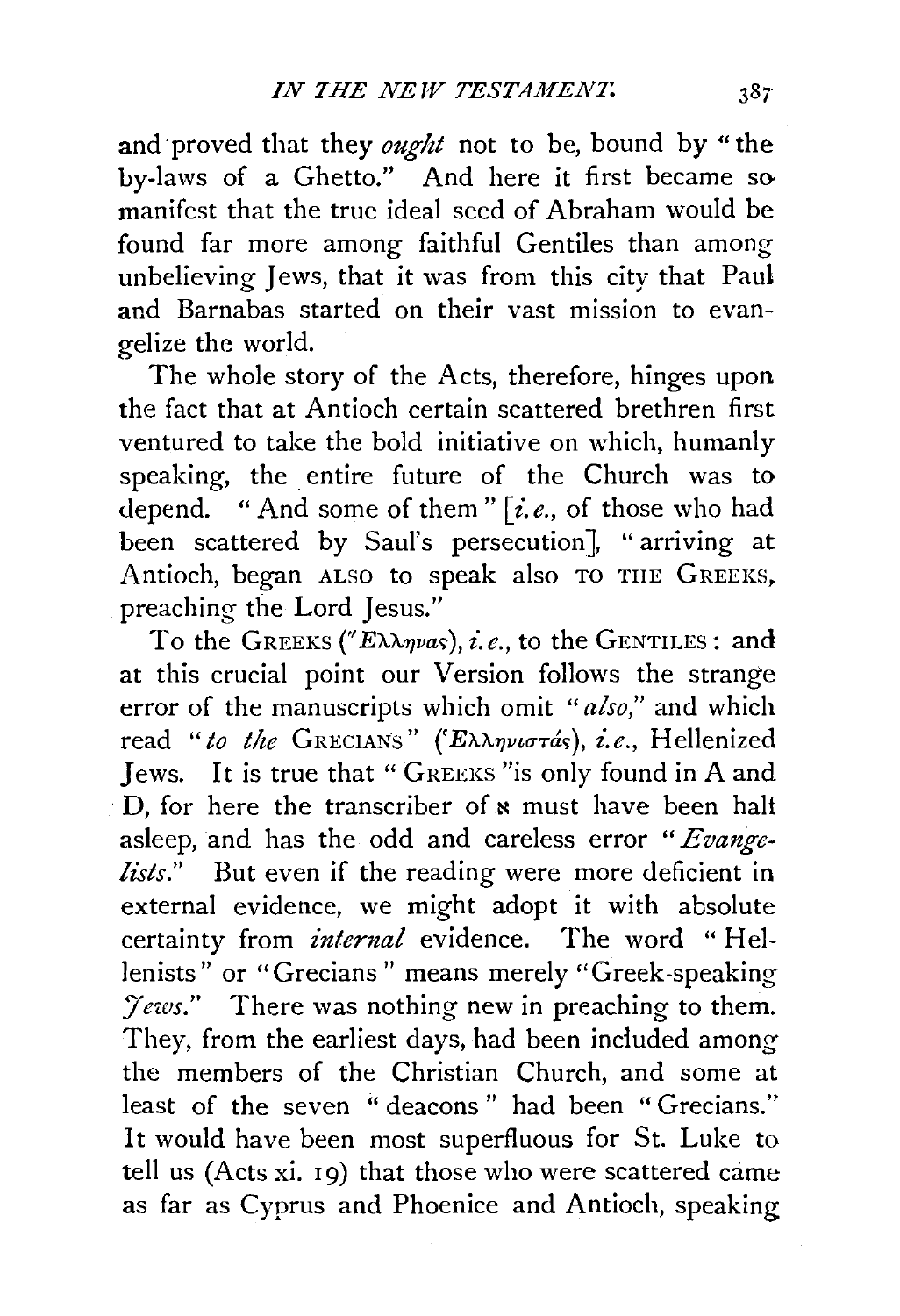the word *to none but 7 ews,* and then in the next Verse to add that some of them when they entered Antioch *also* began to speak to *"Hellenists."* The great majority of Jews in Cyprus, Phoenice, &c., must, from the nature of the case, have been Hellenists or Grecians; and there would have been no sort of climax in the next Verse, which is evidently introduced as the sequel and crowning point of the narrative ; there would not even have been an additional fact in mentioning that the scattered Christians spoke *also* to Grecians at Antioch. Nor would the conversion of Grecians have excited any special notice at *1* erusalem, seeing that numbers of Hellenists lived at Jerusalem, and had their own special synagogues. The force of these considerations is so strong that almost every critical editor of any judgment admits "Greeks" (i.e., Gentiles) as the true reading without any hesita ion, and there can be no doubt that its adoption in the Revised Version will restore this text to its true importance in the historic sequence, which the false reading so entirely obliterates.

5· The next instance that I shall take will shew the influence which has been exercised by personal and ecclesiastical prejudices in modifying the sacred text.

In 1 Corinthians vii. 3 our Version reads: "Let the husband render unto the wife *due benevolence*" ( $\tau$ *i*)v  $\delta \phi \epsilon \lambda \omega \mu \epsilon \nu \eta \nu \epsilon \nu \nu \omega \nu$ ). This is the merest gloss, and is only found in a single unimportant uncial; whereas the true reading, " *the debt* " *(i.e., debitum, tori,* " the marriage debt"), is found in  $\kappa$ , A, B, C, D, E, F, G. The whole context shews the true meaning, and the gloss is either due to euphemism or to entire mistake. This *is* comparatively harmless, but in the fifth Verse we

388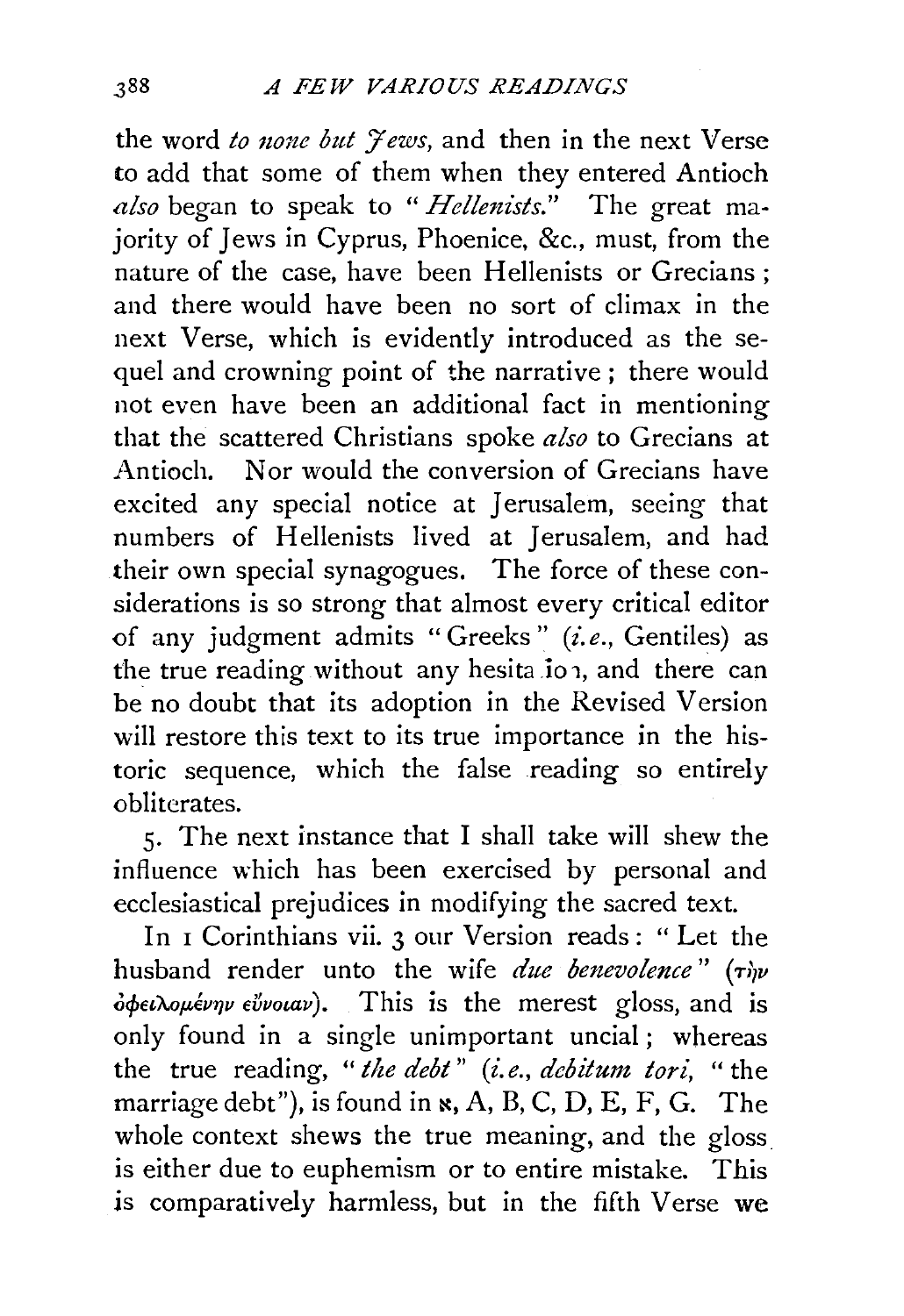have traces of ascetic tampering. Our Version reads : "Defraud ye not one another, except it be with consent for a time, *that ye may give yourselves up* ( $\sigma \chi$ oλάζητε) *for fasting* and prayer; and *come together again (uvv€pxea-Bt:),* that Satan tempt you not for your incontinency." Now the true reading in this Verse is not *σχολάζητε*, but *σχολάσητε* (x, A, B, C, D, E, F, G), and on the irresistible authority of these same uncials the *"fasting"* is an interpolation ; and instead of *"come together again*," we should read, "*be* together again." The reason for these glosses, interpolations, and tamperings with the true text, are betrayed by the word "fasting." Even in the apostles' days there arose heretics imbued with the Essenian and Manichæan notions of the inherent corruption of matter, and the consequent necessity of such practices as would most tend to the suppression and discouragement of the body. Hence at Ephesus there were some who "forbade to marry, and commanded to abstain from meats;" and in the valley of the Lycus there were somewho relied on valueless ascetic rules, like "Touch not. taste not, handle not." These views gained wide prevalence in some sects of the early Church. They thought it desirable to find in Scripture more direct and more frequent sanctions for fasting than it really contains ; and they tended more and more to that discouragement of all sexual relations, which ended in the glorification of virginity as a far superior condition to marriage, and exalted the virtue, if not of  $\partial u \pi a \rho$ -*Bcvla,* at any rate of living apart, in the married state. St. Paul had used the *aorist* verb ( $\sigma$ *yo* $\lambda$ *don* $\tau$ *e*), "that: ye may have leisure for prayer" at *special seasons* : they altered this into the present, to imply that this undis-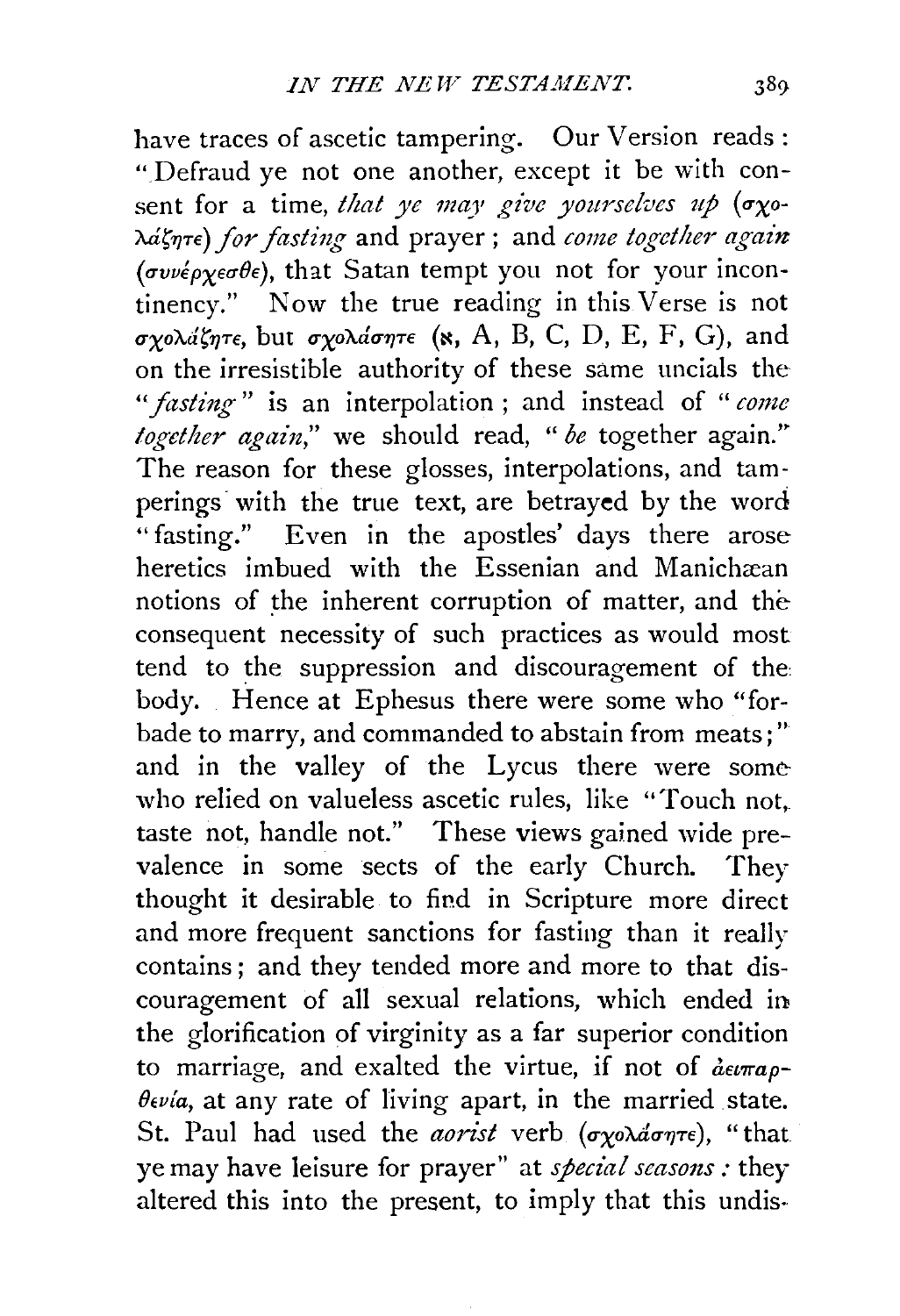turbed leisure for prayer, and therefore the intermission of the marriage debt, should be *continuous and habitual*. St. Paul used the verb *"be* together again," because, though there might be temporary separation, he represented the living together as the *normal state* of the married life ; but this has been altered into *"come*  together again," in the same interests as the other .corrections.

6. My sole object has been to present the reader with one or two typical instances of the *importance* of readings, not to multiply instances indefinitely. But lest any reader should carry away a notion that the true text is more uncertain than really is the case, I will furnish one or two instances of the almost religious -care of the transcribers in general. The influences which I have enumerated in this and the previous paper were undoubtedly at work, but happily we are so able to estimate those influences that the instances in which we cannot form a plausible opinion as to the words actually written are neither very numerous nor very important. With the aid of Eastern and Western groups of manuscripts, with numerous quotations in Greek and Latin Fathers, with Versions of great antiquity and in many languages, to help us, we are arriving with more and more certainty at the original text. The following are instances in which the most trivial accidents of expression and pronunciation have been preserved to us over a period of eighteen centuries.

*a.* In Philippians ii. 1 our Authorized Version follows the reading εί τινα σπλάγχνα και οικτιρμοι, "if there *be any bowels and mercies," i.e.,* if there be such a thing .as affection and compassion. Now this reading gives

390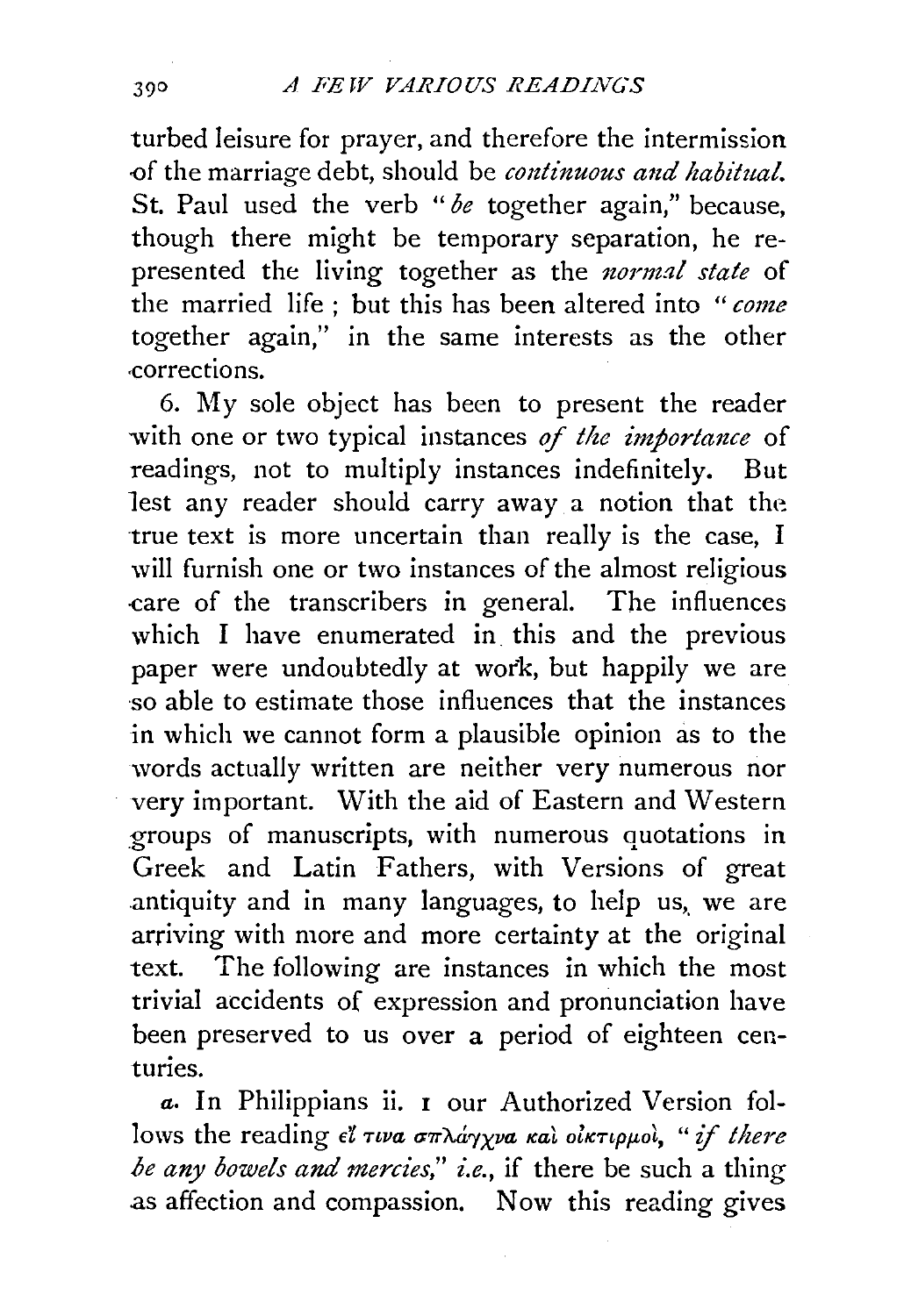us good grammar, and is found in most cursive manuscripts and in Clement of Alexandria and other Fathers, *but it is not found in a single uncial.* The reading of all the uncials without exception- $\infty$ , A, B, C, D, E, F, G, K, L-is the daring solecism,  $e^i$   $\tau$ us  $\sigma \pi \lambda a \gamma \gamma \nu a \kappa a \lambda$  $\delta$ *iktippoi*, "*if any one* (be) affection and compassion." Now, although the testimony of the uncials is rightly regarded as being far more important than that of the cursives, and although it is a recognized canon that the harder reading, which scribes would be tempted to alter, is more likely to be right than the easier, which they would naturally accept, yet in this case our modern English editors-Alford, Ellicott, Wordsworth, but not Lightfoot-throw both principles overboard, and treat the startling  $\epsilon \ell \tau \nu s \sigma \pi \lambda \dot{\alpha} \gamma \chi \nu a$  as a mere careless mechanical repetition of the  $\epsilon^{\gamma}$   $\tau$  which immediately precedes it. If they are right, we have a very strong proof of the extraordinary faithfulness with which, in writing the uncials, the transcribers scrupulously retained the error which they found before them. But I am strongly inclined to think that St. Paul, in dictating the letter, *did actually say ε*" τις σπλάγχνα. He is making an intense appeal, and the bold expression, «if any one be bowels and mercies," is one of his many phrases which are, as Luther said, "like living creatures, and have hands and feet." Perhaps he hardly *intended* the solecism, but having begun the sentence with  $\epsilon^{\gamma}$   $\tau$ ts, was haunted by the expression, and in his eagerness repeats it, letting the syllogism of emotion supersede the syllogism of grammar. D even reads  $\epsilon$ <sup>z</sup>  $\tau$ *is*  $\pi a \rho a \mu \hat{\nu} \theta$ *iov*, which is a solecism of gender, as the other is of number. That reading would preserve the *cpmzajhora,* or repeated phrase, still more completely.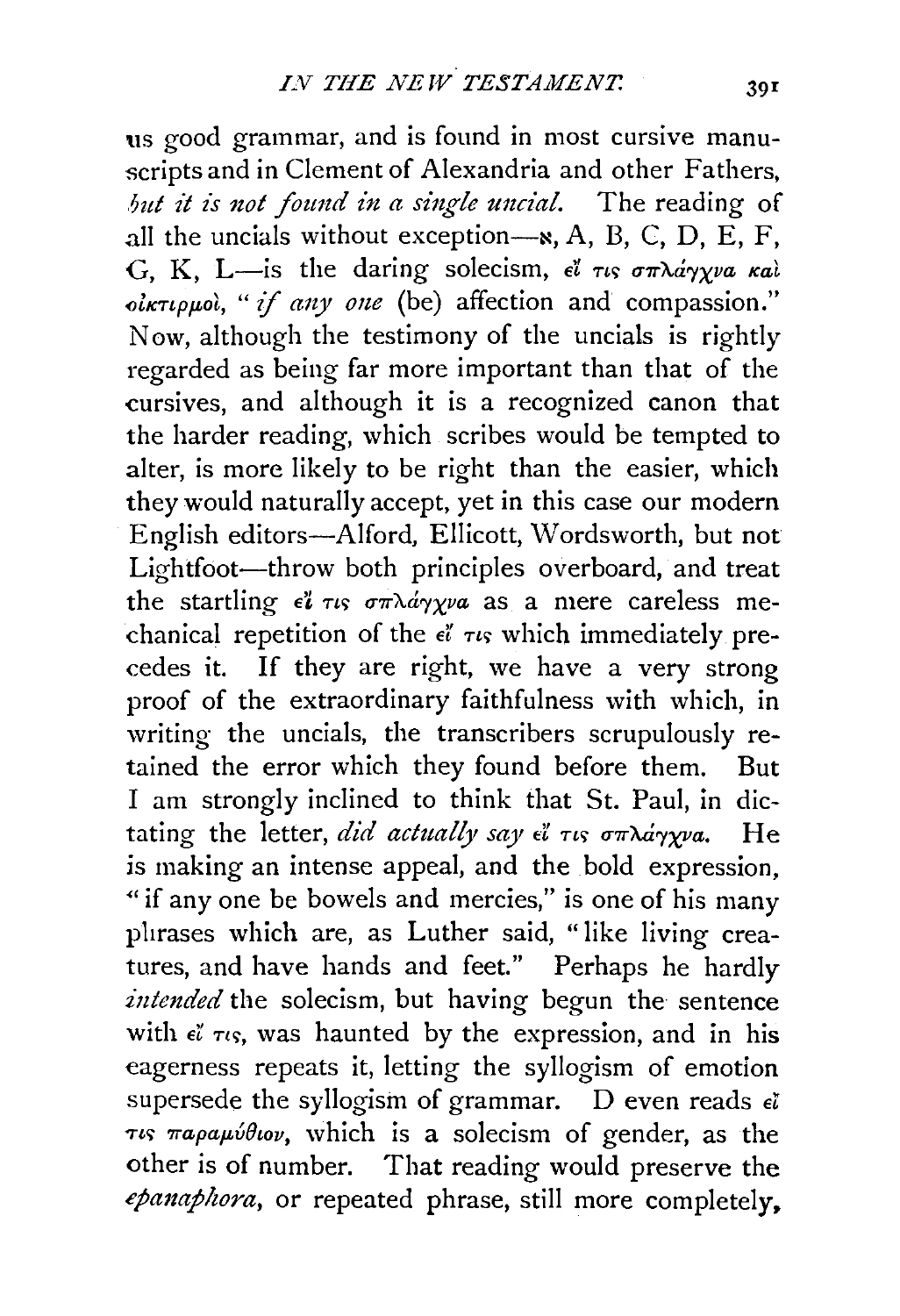but cannot be adopted on the slender authority of one or even two uncials. But it seems to me unlikely that  $all$  the uncials would faithfully reproduce  $\epsilon^{\gamma}$   $\tau$  $q\pi\lambda \omega \gamma y\omega$  if it had not been in the original autograph; and I seem to see in the reading an interesting trace of the submissive faithfulness of the Apostle's amanuensis. He, in his humble reverence, might easily think that it was not for him to alter what St. Paul had spoken, and that his Apostle, like the Emperor Sigismund, might claim to be *supra grammaticam*.

In one other instance, if not in two, we have a mispronunciation-in short, a wrong aspirate-immortalized by the same religious care.

*a.* In Romans iv. 18 we have the barbarism of *Helpis* for *Elpis* (hope) in the phrase,  $\partial \phi' \partial \ln \partial \phi$ , in C, D, F, G. This wrong aspirate is very common in illiterate inscriptions, and one who spoke Greek as a foreigner might easily have slipped into it by mistake. Here the error may be due to the amanuensis, if the reading be accepted ; but this is not the case in our next example.

*{3.* In Galatians we are reading an Epistle in which Paul seized the pen, and wrote with his own hand. Now, in Chapter ii. 18, we find the reading  $\partial y \partial y$  *lov-* $\delta a\vec{k}\hat{\omega}s$  in A, B, C, and  $o\vec{k}\gamma\vec{k}$  in D, and it is so found in several quotations. Nothing is more likely than that a Jew, speaking Greek with the Jewish pronunciation of *Yhehoudîm* in his mind, and not the Greek unaspirated 'Iovoaikoos, would have both pronounced and written the words  $\omega_Y$ '*Iovoaikos*. If this be so, it is an interesting case of accuracy preserved in a series of transcriptions. We find similar abnormal aspirates in ~cj>toe (Acts iv. 29), *acf>e"A7rttovTe'>* (Luke vi. 35), and o*iγ όψεσθε* (Luke xvii. 22).

302